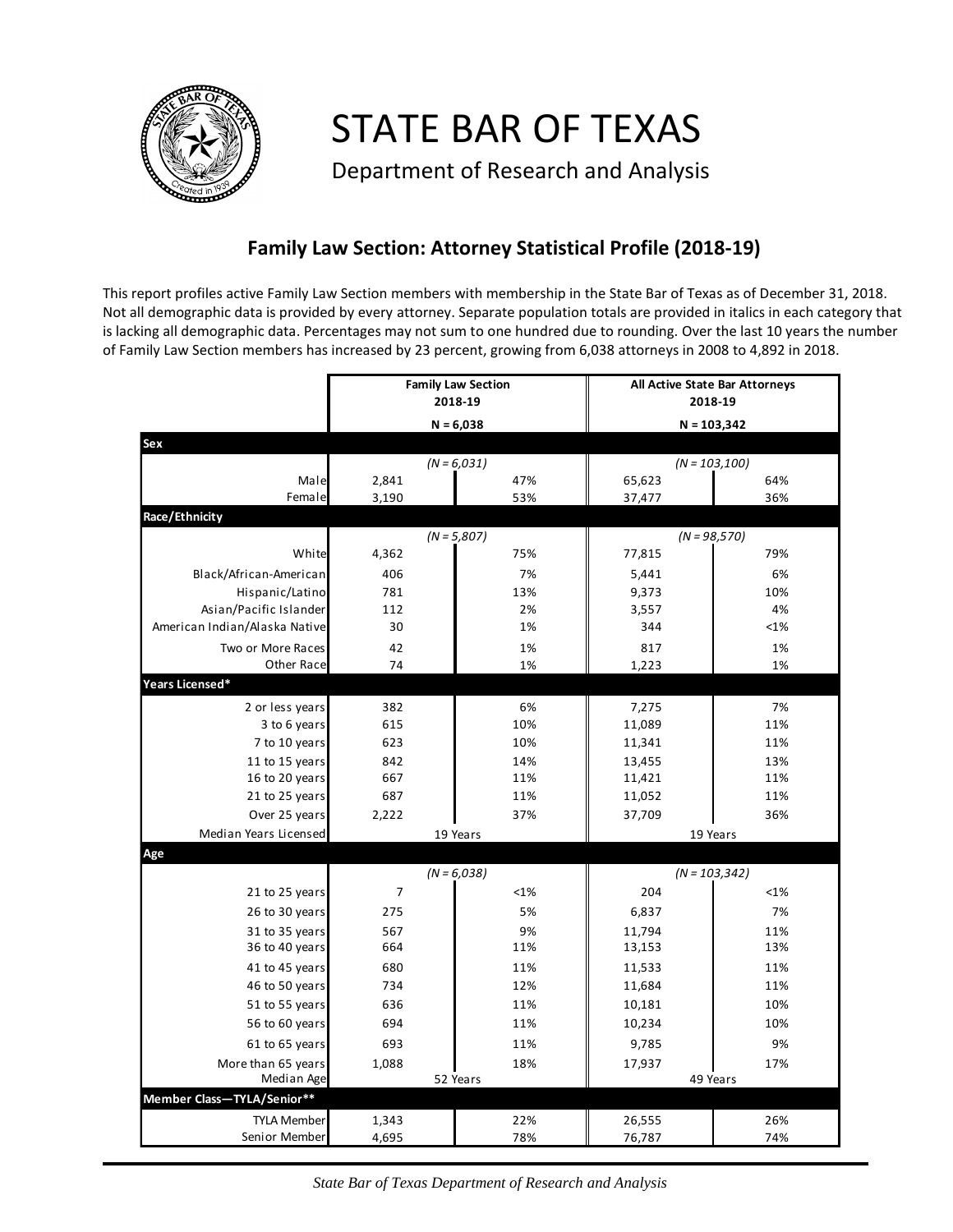|                                            | <b>Family Law Section</b><br>2018-19<br>$N = 6,038$ |          | All Active State Bar Attorneys<br>2018-19 |                |  |
|--------------------------------------------|-----------------------------------------------------|----------|-------------------------------------------|----------------|--|
| <b>Law School Attended</b>                 |                                                     |          |                                           | $N = 103,342$  |  |
| <b>Baylor University</b>                   | 391                                                 | 6%       | 5,867                                     | 6%             |  |
| North Texas School of Law                  | 0                                                   | 0%       | 99                                        | <1%            |  |
| St. Mary's                                 | 655                                                 | 11%      | 7,320                                     | 7%             |  |
| South Texas                                | 962                                                 | 16%      | 11,207                                    | 11%            |  |
| Southern Methodist                         | 427                                                 | 7%       |                                           | 8%             |  |
|                                            |                                                     |          | 8,255                                     |                |  |
| Texas Southern<br><b>Texas Tech</b>        | 434<br>542                                          | 7%<br>9% | 3,487<br>6,675                            | 3%<br>6%       |  |
|                                            |                                                     |          |                                           |                |  |
| Texas A&M/Formerly Texas Wesleyan          | 450                                                 | 7%       | 3,592                                     | 3%             |  |
| University of Houston                      | 520                                                 | 9%       | 10,114                                    | 10%            |  |
| University of Texas                        | 564                                                 | 9%       | 15,987                                    | 15%            |  |
| Out-of-State/Other Law School              | 1,093                                               | 18%      | 30,739                                    | 30%            |  |
| <b>Primary Occupation</b>                  |                                                     |          |                                           |                |  |
|                                            | $(N = 5,227)$                                       |          |                                           | $(N = 82,840)$ |  |
| <b>Private Practitioners</b>               |                                                     |          |                                           |                |  |
| Solo Practitioners                         | 2,308                                               | 44%      | 18,627                                    | 22%            |  |
| 2 to 5 attorneys                           | 1,469                                               | 28%      | 12,473                                    | 15%            |  |
| 6 to 10 attorneys                          | 265                                                 | 5%       | 4,213                                     | 5%             |  |
| 11 to 24 attorneys                         | 170                                                 | 3%       | 4,377                                     | 5%             |  |
| 25 to 40 attorneys                         | 84                                                  | 2%       | 2,155                                     | 3%             |  |
| 41 to 60 attorneys                         | 22                                                  | <1%      | 1,279                                     | 2%             |  |
| More than 60 attorneys                     | 72                                                  | 1%       | 9,172                                     | 11%            |  |
| Subtotal                                   | 4,390                                               | 84%      | 52,296                                    | 63%            |  |
| Government Attorney                        | 176                                                 | 3%       | 8,363                                     | 10%            |  |
| Full-Time Judge                            | 240                                                 | 5%       | 1,628                                     | 2%             |  |
| Law Faculty                                | 23                                                  | <1%      | 583                                       | 1%             |  |
| Corporate/In-House Counsel                 | 34                                                  | 1%       | 9,634                                     | 12%            |  |
| Other Law Related<br>Other Non-Law Related | 79<br>28                                            | 2%<br>1% | 2,933<br>2,550                            | 4%<br>3%       |  |
| Public Interest Lawyer                     | 174                                                 | 3%       | 972                                       | 1%             |  |
| Retired-Not Working                        | 60                                                  | 1%       | 2,986                                     | 4%             |  |
| Unemployed-Looking                         | 11                                                  | <1%      | 351                                       | <1%            |  |
| Unemployed-Not Looking                     | 12                                                  | <1%      | 544                                       | 1%             |  |
| <b>Members of State Bar Sections</b>       |                                                     |          |                                           |                |  |
|                                            |                                                     |          |                                           |                |  |
| Section Members                            | 6,038                                               | 100%     | 44,530                                    | 43%            |  |
| Non Section Members                        | 0                                                   | 0%       | 58,812                                    | 57%            |  |
| Members of One Section                     | 2,189                                               | 36%      | 22,952                                    | 22%            |  |
| Members of Two Sections                    | 1,870                                               | 31%      | 12,482                                    | 12%            |  |
| Members of Three Sections                  | 991                                                 | 16%      | 5,210                                     | 5%             |  |
| Members of Four or More Sections           | 988                                                 | 16%      | 3,886                                     | 4%             |  |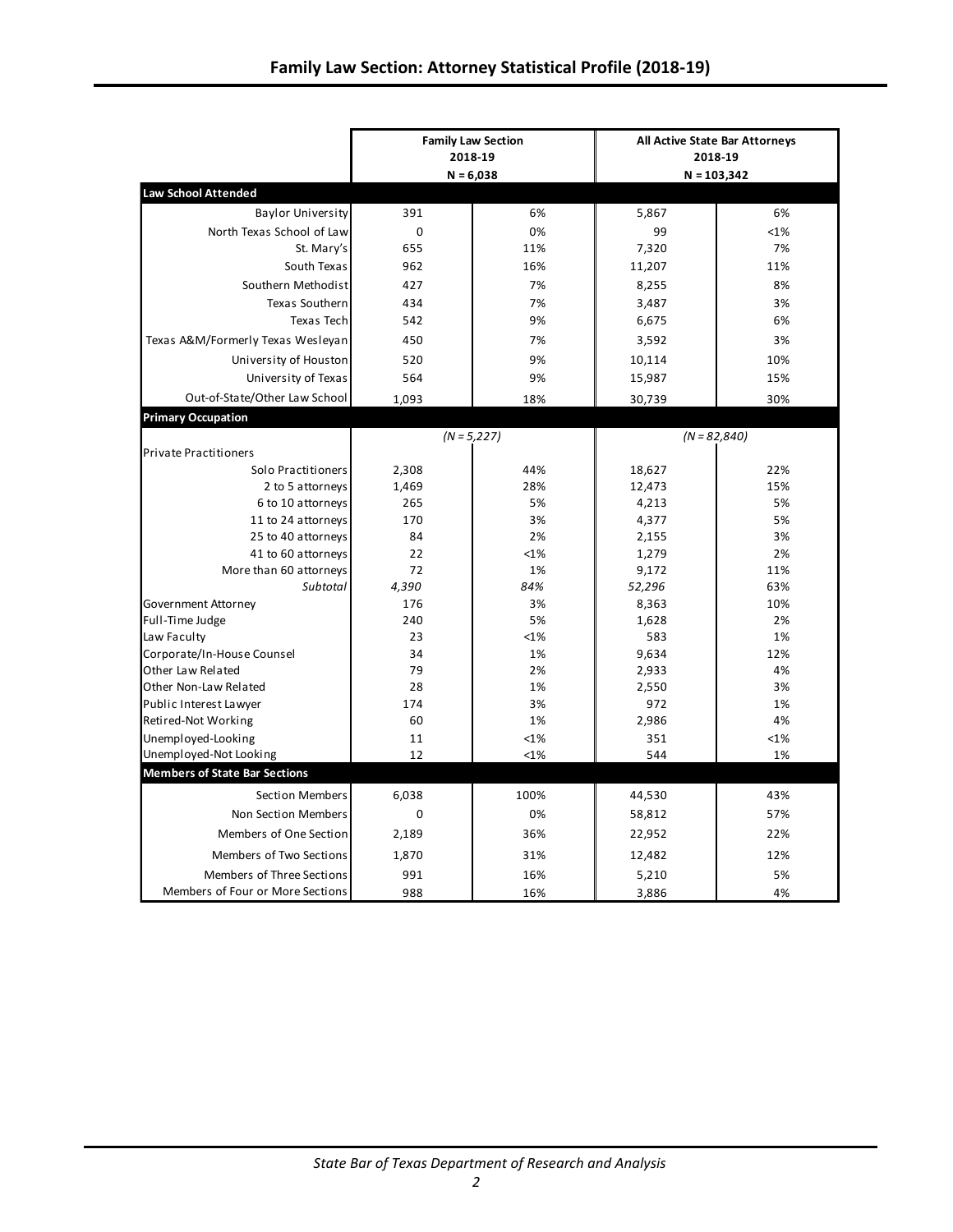|                                          | <b>Family Law Section</b><br>2018-19<br>$N = 6,038$ |           | All Active State Bar Attorneys<br>2018-19<br>$N = 103,342$ |           |
|------------------------------------------|-----------------------------------------------------|-----------|------------------------------------------------------------|-----------|
| <b>Section Membership</b>                |                                                     |           |                                                            |           |
| Administrative and Public Law            | 44                                                  | 1%        | 1,183                                                      | 1%        |
| African-American Lawyers                 | 86                                                  | 1%        | 686                                                        | 1%        |
| Alternative Dispute Resolution           | 335                                                 | 6%        | 1,139                                                      | 1%        |
| Animal Law                               | 64                                                  | 1%        | 330                                                        | <1%       |
| Antitrust and Business Litigation        | 28                                                  | <1%       | 915                                                        | 1%        |
| Appellate                                | 210                                                 | 3%        | 2,058                                                      | 2%        |
| Asian-Pacific Interest                   | 18                                                  | <1%       | 317                                                        | <1%       |
| Aviation Law                             | 22                                                  | <1%       | 302                                                        | <1%       |
| Bankruptcy Law                           | 96                                                  | 2%        | 1,461                                                      | 1%        |
| <b>Business Law</b>                      | 168                                                 | 3%        | 4,467                                                      | 4%        |
| Child Protection Law                     | 498                                                 | 8%        | 775                                                        | 1%        |
| Civil Liberties & Civil Rights           | 52                                                  | 1%        | 375                                                        | <1%       |
| Collaborative Law                        | 226                                                 | 4%        | 258                                                        | <1%       |
| Computer and Technology                  | 495                                                 | 8%        | 2,062                                                      | 2%        |
| Construction Law                         | 79                                                  | 1%        | 2,393                                                      | 2%        |
| Consumer and Commercial Law              | 150                                                 | 2%        | 1,303                                                      | 1%        |
| Corporate Counsel                        | 50                                                  | 1%        | 4620                                                       | 4%        |
| Criminal Justice                         | 918                                                 | 15%       | 3,186                                                      | 3%        |
| Entertainment and Sports Law             | 52                                                  | 1%        | 606                                                        | 1%        |
| Environmental and Natural Resources      | 26                                                  | <1%       | 1,254                                                      | 1%        |
| Family Law                               | 6,038                                               | 100%      | 6038                                                       | 6%        |
| General Practice, Solo, and Small Firm   | 606                                                 | 10%       | 2,151                                                      | 2%        |
| Government Lawyers                       | 62                                                  | 1%        | 1018                                                       | 1%        |
| Health Law                               | 58                                                  | 1%        | 1700                                                       | 2%        |
| Hispanic Issues                          | 80                                                  | 1%        | 549                                                        | 1%        |
| Immigration and Nationality Law          | 216                                                 | 4%        | 1,270                                                      | 1%        |
| Insurance Law                            | 102                                                 | 2%        | 2,162                                                      | 2%        |
| Intellectual Property Law                | 35                                                  | 1%        | 2460                                                       | 2%        |
| International Law                        | 35                                                  | 1%        | 865                                                        | 1%        |
| James C. Watson Inn                      | 27                                                  | <1%       | 120                                                        | $<1\%$    |
| Judicial                                 | 321                                                 | 5%        | 1156                                                       | 1%        |
| Justice of the Peace Courts              | 34                                                  | 1%        | 142                                                        | <1%       |
| Juvenile Law                             | 336                                                 | 6%        | 851                                                        | 1%        |
| Labor and Employment Law                 | 115<br>27                                           | 2%<br><1% | 3,270<br>335                                               | 3%<br><1% |
| Legislative and Campaign Law<br>LGBT Law | 166                                                 | 3%        | 496                                                        | $<$ 1%    |
| Litigation                               | 675                                                 | 11%       | 8,378                                                      | 8%        |
| Litigation -Sustaining                   | 36                                                  | 1%        | 295                                                        | <1%       |
| Military and Veterans Law                | 99                                                  | 2%        | 459                                                        | <1%       |
| Municipal Judges                         | 66                                                  | 1%        | 313                                                        | <1%       |
| Native American Law                      | 36                                                  | 1%        | 140                                                        | <1%       |
| Oil, Gas and Energy Resources Law        | 108                                                 | 2%        | 4709                                                       | 5%        |
| Poverty Law                              | 225                                                 | 4%        | 617                                                        | 1%        |
| Public Utility Law                       | 19                                                  | <1%       | 496                                                        | <1%       |
| Real Estate, Probate & Trust Law         | 976                                                 | 16%       | 9107                                                       | 9%        |
| School Law                               | 78                                                  | 1%        | 769                                                        | 1%        |
| Tax                                      | 55                                                  | 1%        | 2,228                                                      | 2%        |
| Women and the Law                        | 175                                                 | 3%        | 1123                                                       | 1%        |
| Workers' Compensation                    | 20                                                  | <1%       | 339                                                        | <1%       |